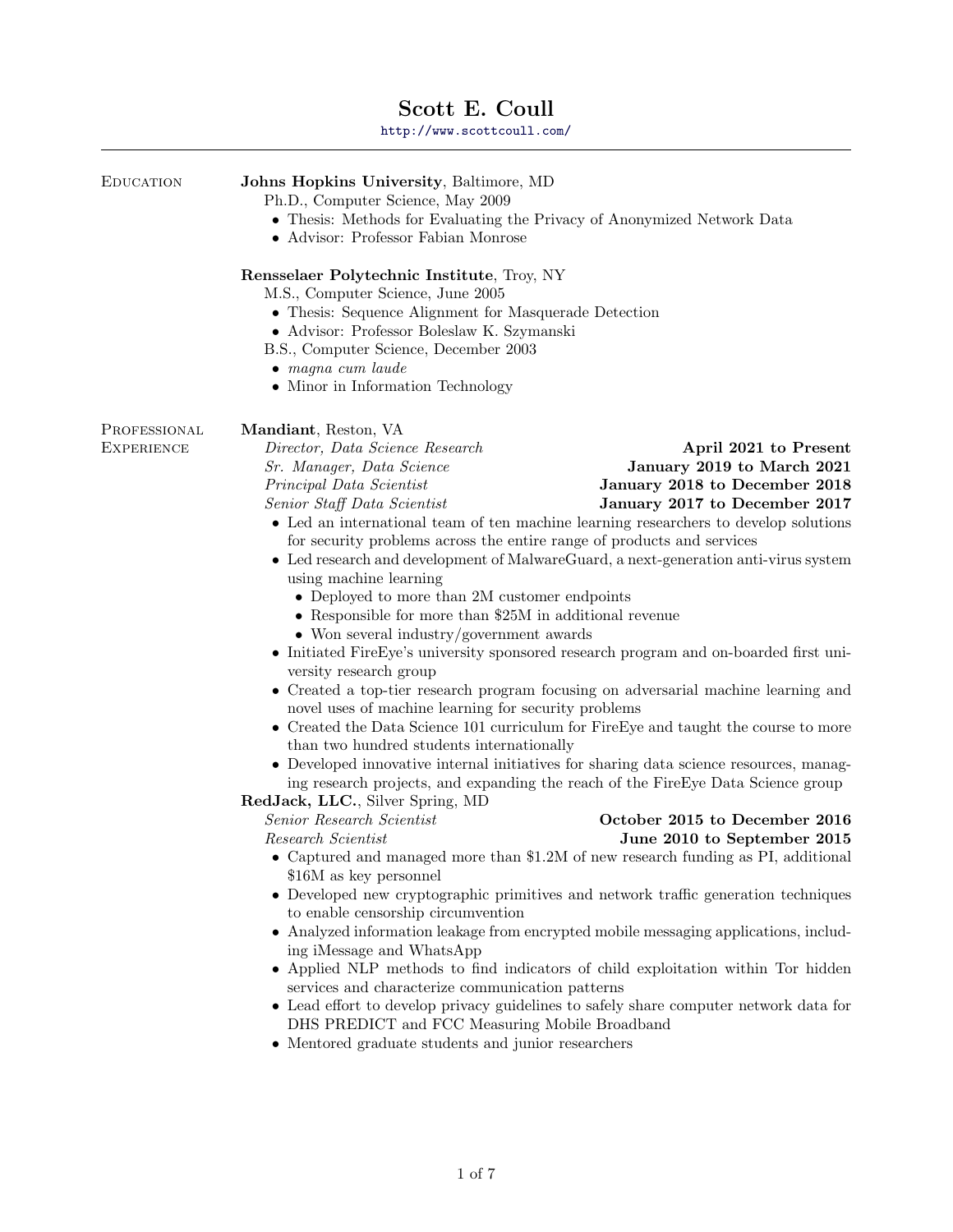# University of North Carolina, Chapel Hill, NC

Postdoctoral Research Associate May 2009 to August 2010

- Investigated role of semantics and temporal information in the development of robust similarity metrics for network behaviors with applications to traffic analysis and privacy measurement
- Designed a malleable digital signature scheme for efficiently signing sets and intervals with applications to non-interactive agreement protocols distributed systems
- Mentored and supervised graduate students on research projects

# Johns Hopkins University, Baltimore, MD

Research Assistant January 2008 to May 2009

- Evaluated channels of information leakage in sanitized network data using machine learning techniques
- Developed information-theoretic tools for analyzing the privacy and utility of sanitized network data
- Studied information leakage in encrypted Voice over IP (VoIP) protocols, as well as efficient countermeasures

# Teaching Assistant **August 2005 to December 2007**

- Lead Teaching Assistant for: Data Structures, Automata Theory, Programming Languages, Computer Forensics, and Network Security
- Prepared and presented lectures, provided supplemental instruction to students
- Supervised grading of and provided solutions to tests, projects, and homework

### Sandia National Laboratories, Livermore, CA

Summer Research Intern June 2006 to August 2006

- Developed a multi-scale anomaly detection system to detect data exfiltration and stealthy scans using unsupervised clustering methods
- Performed red team exercises on collaboration and network security devices

### Rensselaer Polytechnic Institute, Troy, NY

### Teaching Assistant **January 2004 to May 2005**

- Teaching Assistant for: Operating Systems, and The Human-Computer Interface
- Provided supplemental instruction to students
- Supervised grading of and provided solutions to tests, projects, and homework

### FX Technologies, LLC, Troy, NY

- Consultant October 2000 to December 2018 • Designed and implemented security and disaster recovery systems for clients
- Provided project proposals and designed networks based on client needs
- Performed security audits to assess client network security needs

### Travelers Insurance, Hartford, CT

Summer Intern - Information Systems Security May 2001 to August 2001 Summer Intern - Mainframe Operations Group June 2000 to August 2000

# AWARDS  $\&$  International Information Systems Security Certification Consortium (ISC<sup>2</sup>)

Certifications • Certified Information Systems Security Professional (CISSP), 2012-2024

### Privacy Enhancing Technologies (PET) Award

• Outstanding Research in Privacy Enhancing Technologies, Runner-up, 2014

### Computing Research Association

• Computing Innovation Fellowship (Award Rate: 11.4%), 2009-2010

### Rensselaer Polytechnic Institute

- Stanley I. Landgraf Prize for Outstanding Academic Achievement, 2004
- Founder's Award of Excellence, 2003
- Upsilon Pi Epsilon Computer Science Honor Society, 2002
	- Chapter Secretary, 2002-2004

### 2 of 7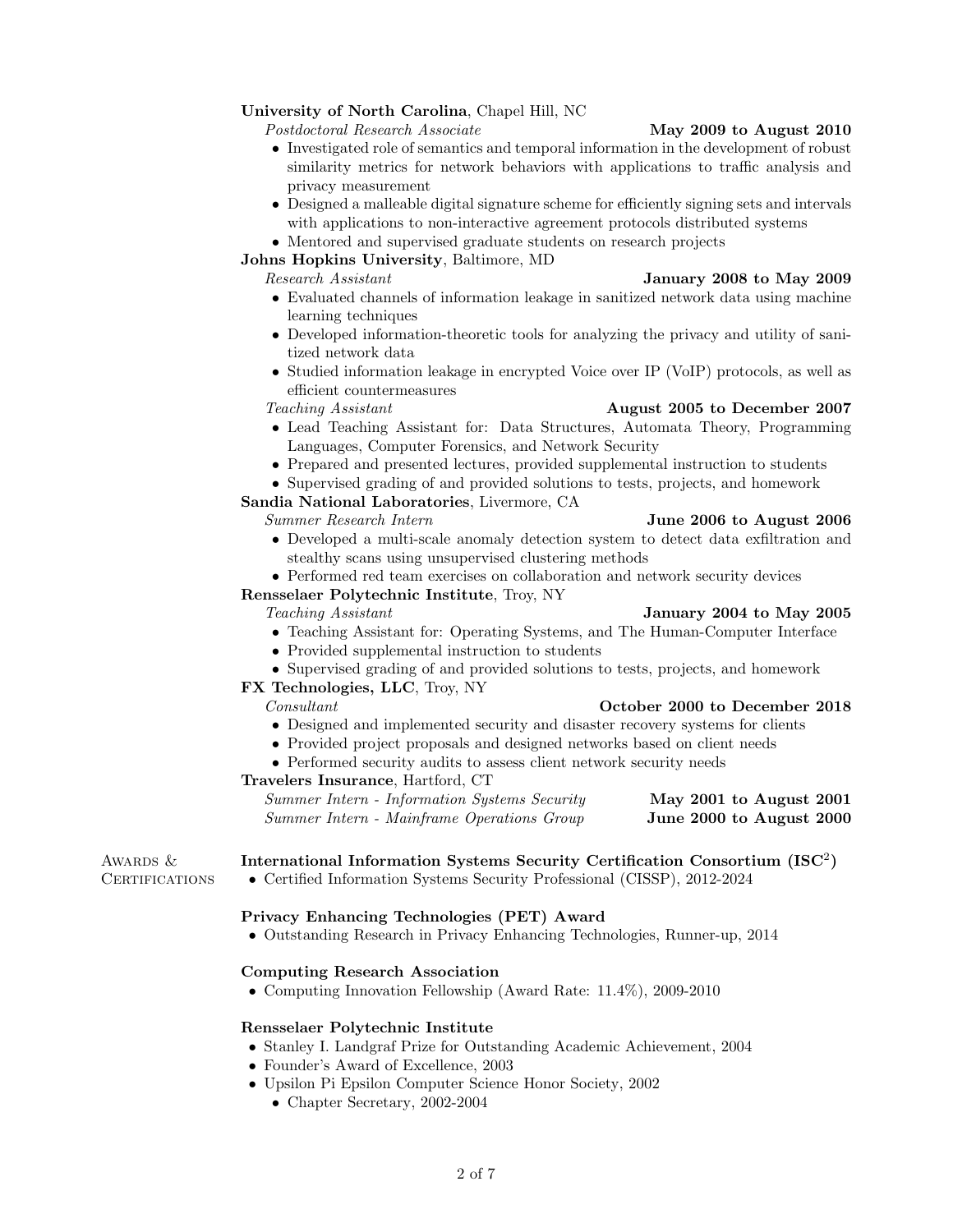# $19<sup>th</sup>$  Annual Computer Security Application Conference

• Best Student Paper Award, 2003

PROFESSIONAL Program Committees: SERVICE International Conference on Information Systems Security (2009); ISOC Network and Distributed Systems Security Symposium (2010); International Symposium on Stabilization, Safety, and Security of Distributed Systems (2010); ACM Workshop on Information Sharing and Collaborative Security (2014, 2015, 2016); USENIX Workshop on Offensive Technologies (2016, 2017); ACM Conference on Computer and Communications Security (2017); Privacy Enhancing Technologies Symposium (2018, 2019, 2020, 2022); ACM Workshop on Artificial Intelligence and Security (2019, 2020, 2021, 2022); USENIX Security Symposium (2017,2021); ESORICS (2021, 2022); IEEE Deep Learning & Security (2022) External Reviewer – Conferences: ISOC Network and Distributed Systems Security Symposium; IEEE Symposium on Security and Privacy; USENIX Security Symposium, Information Security Conference; IACR CRYPTO; ACM Conference on Computer and Communications Security; IACR Pairings; International Conference on Cryptology and Network Security; IACR Theory of Cryptography Conference; Privacy Enhancing Technologies Symposium External Reviewer – Journals: ACM Transactions on Information and Systems Security; ACM Transactions on Internet Technology; IEEE Transactions on Systems, Man, and Cybernetics; SIGCOMM Computer Communications Review; ACM/IEEE Transactions on Networking; IEEE Transactions on Dependable and Secure Computing; IEEE Transactions on Wireless Communications; IEEE Transactions on Mobile Computing; Communications of the ACM BOOK CHAPTERS [B1] S. Coull. "Traffic Analysis". In H. van Tilborg and S. Jajodia (Eds.) Encyclopedia of Cryptography and Security. Springer Publishing. 2011. pp. 1311-1313. JOURNAL [J7] L. Demetrio, S. Coull, B. Bigio, G. Lagorio, A. Armando, and F. Roli. "Adversar-Publications ial EXEmples: A Survey and Experimental Evaluation of Practical Attacks on Machine Learning for Windows Malware Detection". ACM Transactions on Privacy and Security (TOPS), 24(4), September, 2021. [J6] S. Coull and K. Dyer. "Traffic Analysis of Encrypted Messaging Services: Apple iMessage and Beyond". ACM SIGCOMM Computer Communications Review, 44(4), October, 2014. [J5] S. Coull, A. White, T. F. Yen, F. Monrose, and M. Reiter. "Understanding Domain Registration Abuses". Computers & Security, 31(7), October, 2012. pp. 806-815. (Invited Paper) [J4] S. Coull, M. Green, and S. Hohenberger. "Access Controls for Oblivious and Anonymous Systems". ACM Transactions on Information and Systems Security, 14(1), May, 2011. pp. 1-28. [J3] C. Wright, L. Ballard, S. Coull, F. Monrose, and G. Masson. "Uncovering Spoken Phrases in Encrypted Voice over IP Conversations". ACM Transactions on Information and Systems Security, 13(4), December, 2010. pp. 1-30. [J2] S. Coull and B. Szymanski. "On the Development of an Internetwork-Centric Defense for Scanning Worms". Computers & Security, 28(7), October, 2009. pp. 637-647.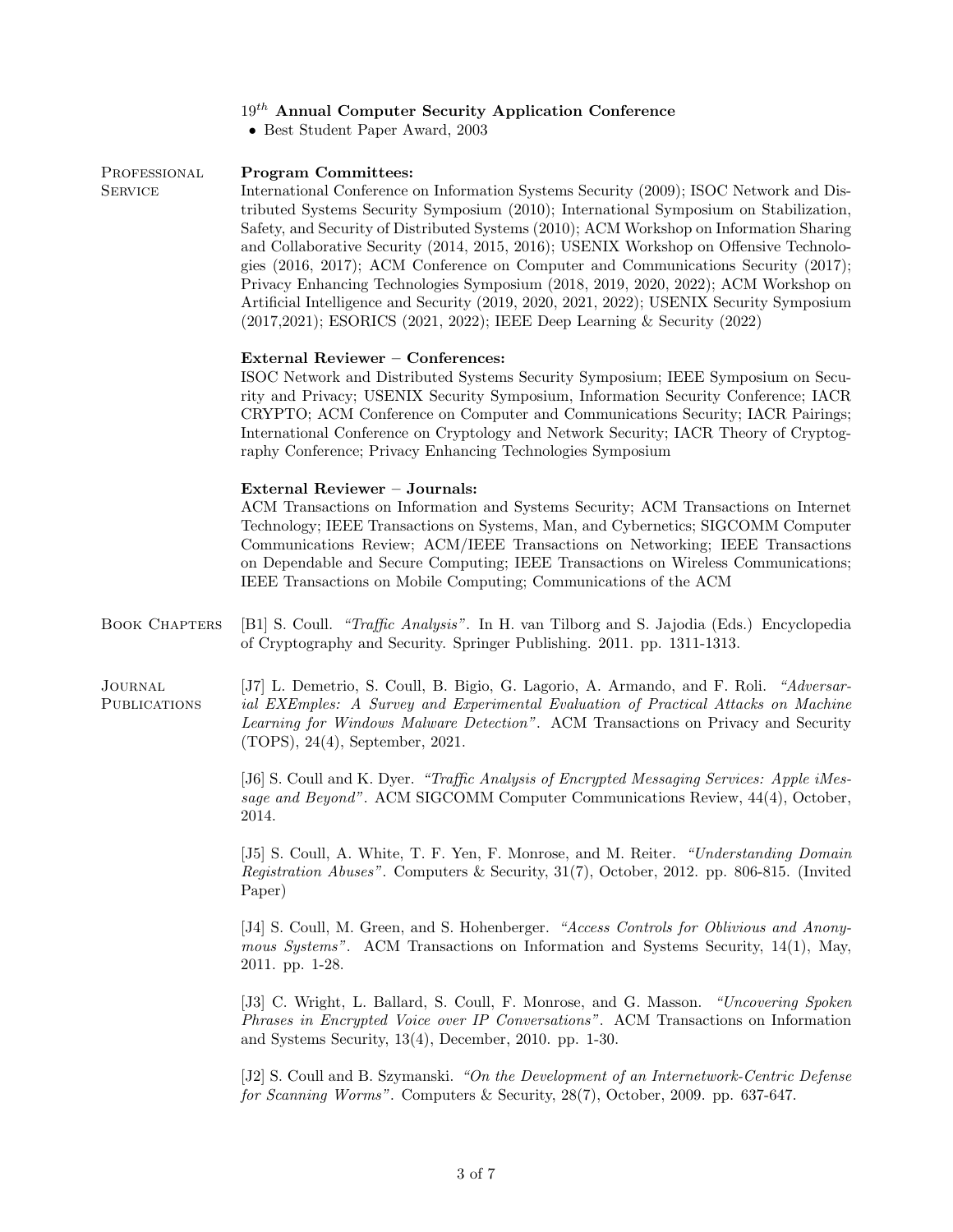[J1] S. Coull, and B. Szymanski. "Sequence Alignment for Masquerade Detection". Computational Statistics and Data Analysis, 52(8), April, 2008. pp. 4116-4131.

CONFERENCE [C19] S. Rahman, S. Coull, M. Wright. "On the Limitations of Continual Learning for PUBLICATIONS Malware Classification.". In Submission.

> [C18] G. Severi, J. Meyer, S. Coull, and A. Oprea. "Explanation-Guided Backdoor Poisoning Attacks Against Malware Classifiers.". In Proceedings of the  $31^{st}$  USENIX Security Symposium, August 2021.

> [C17] K. Dyer, S. Coull, and T. Shrimpton. "Marionette: A Programmable Network-Traffic Obfuscation System". In Proceedings of the  $24<sup>th</sup>$  USENIX Security Symposium, August, 2015. (Acceptance rate: 15.7%)

> [C16] S. Coull and E. Kenneally. "Toward a Comprehensive Disclosure Control Framework for Shared Data". In Proceedings of the IEEE International Conference on Technologies for Homeland Security, November, 2013.

> [C15] K. Dyer, S. Coull, T. Ristenpart, and T. Shrimpton. "Protocol Misidentification Made Easy with Format-Transforming Encryption". In Proceedings of the  $20^{th}$  ACM Conference on Computer and Communications Security, November, 2013. (Acceptance rate: 19.8%, 2014 PET Award Runner-up)

> [C14] T. Taylor, S. Coull, F. Monrose, and J. McHugh. "Toward Efficient Querying of Compressed Network Payloads". In Proceedings of the USENIX Annual Technical Conference, June, 2012. (Acceptance rate: 14.1%)

> [C13] K. Dyer, S. Coull, T. Ristenpart, and T. Shrimpton. "Peek-a-boo, I Still See You: Why Efficient Traffic Analysis Countermeasures Fail". In Proceedings of the  $33^{rd}$  IEEE Symposium on Security and Privacy, May, 2012. (Acceptance rate: 13%)

> [C12] L. Wei, S. Coull, and M. Reiter. "Bounded Vector Signatures and their Applications". In Proceedings of the  $6^{th}$  ACM Symposium on Information, Computer and Communications Security (ASIACCS '11), March, 2011. pp. 277-285. (Acceptance rate: 16.1%)

> [C11] S. Coull, F. Monrose, and M. Bailey. "On Measuring the Similarity of Network Hosts: Pitfalls, New Metrics, and Empirical Analyses". In Proceedings of the 18<sup>th</sup> Annual Network and Distributed Systems Security Symposium, February, 2011. (Acceptance rate: 20.1%)

> [C10] S. Coull, A. White, T. F. Yen, F. Monrose, and M. Reiter. "Understanding Domain Registration Abuses". In Proceedings of the  $25<sup>th</sup>$  IFIP International Information Security Conference, September, 2010. pp. 68-79. (Acceptance rate: 24.5%)

> [C9] S. Coull, M. Green, and S. Hohenberger. "Controlling Access to an Oblivious Database using Stateful Anonymous Credentials". In Proceedings of the  $12^{th}$  International Conference on Practice and Theory in Public Key Cryptography (PKC), March, 2009. pp. 501-520. (Acceptance rate: 25%)

> [C8] S. Coull, F. Monrose, M. Reiter, and M. Bailey. "The Challenges of Effectively Anonymizing Network Data". In Proceedings of the DHS Cybersecurity Applications and Technology Conference for Homeland Security (CATCH), March, 2009. pp. 230-236.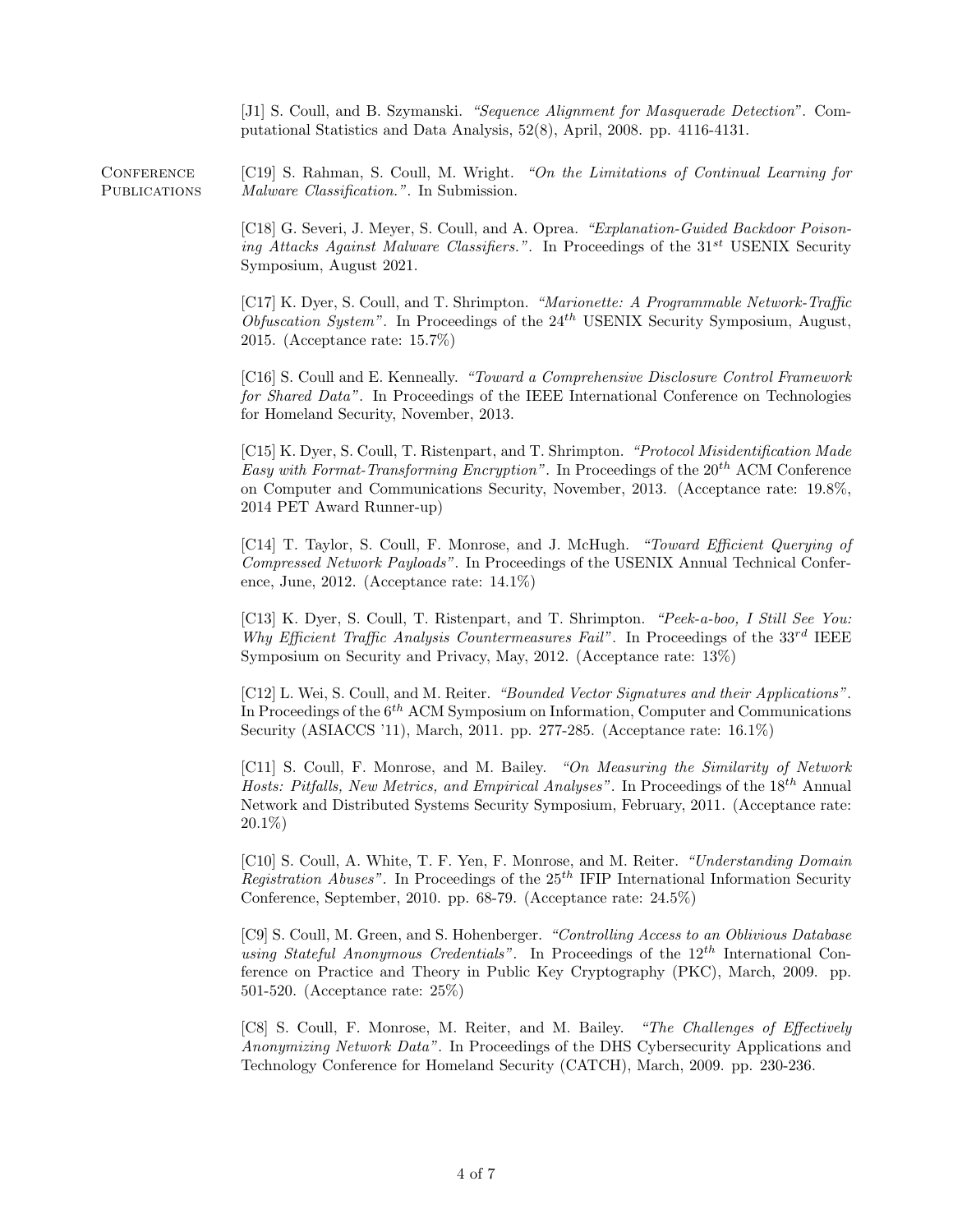[C7] C. Wright, S. Coull, and F. Monrose. "Traffic Morphing: An Efficient Defense Against *Statistical Traffic Analysis*". In Proceedings of the  $16<sup>th</sup>$  Annual Network and Distributed Systems Security Symposium, February, 2009. pp. 237-250. (Acceptance rate: 11.7%)

[C6] C. Wright, L. Ballard, S. Coull, F. Monrose, and G. Masson. "Spot Me If You Can: Uncovering Spoken Phrases in Encrypted VoIP Conversations". In Proceedings of the  $29^{th}$ IEEE Symposium on Security and Privacy, May, 2008. pp. 35-49. (Acceptance rate: 11.2%)

[C5] S. Coull, C. Wright, A. Keromytis, F. Monrose, and M. Reiter. "Taming the Devil: *Techniques for Evaluating Anonymized Network Data".* In Proceedings of the  $15^{th}$  Annual Network and Distributed Systems Security Symposium, Februrary, 2008. pp. 125-135. (Acceptance rate: 17.8%)

[C4] S. Coull, M. Collins, C. Wright, F. Monrose, and M. Reiter. "On Web Browsing Pri*vacy in Anonymized NetFlows"*. In Proceedings of the  $16<sup>th</sup>$  USENIX Security Symposium, August, 2007. pp. 339-352. (Acceptance rate: 12.3%)

[C3] S. Coull, C. Wright, F. Monrose, M. Collins, and M. Reiter. "Playing Devil's Advocate: Inferring Sensitive Information from Anonymized Network Traces". In Proceedings of the  $14<sup>th</sup>$  Annual Network and Distributed Systems Security Symposium, February, 2007. pp. 35-47. (Acceptance rate: 15%)

[C2] S. Coull and B. Szymanski. "On the Development of an Internetwork-Centric Defense for Scanning Worms". In Proceedings of the  $40^{th}$  Annual Hawaiian International Conference on System Sciences, Waikoloa, HI, January, 2007.

[C1] S. Coull, J. Branch, B. Szymanski and E. Breimer. "Intrusion Detection: A Bioinformatics Approach". In Proceedings of the  $19^{th}$  Annual Computer Security Applications Conference, Las Vegas, NV, December, 2003. pp. 24-33. (Best Student Paper Award)

WORKSHOP [W3] S. Coull and C. Gardner. "Activation Analysis of a Byte-Based Deep Neural Net-PAPERS work for Malware Classification". In Proceedings of the  $2^{nd}$  Deep Learning and Security Workshop (DLS), San Francisco, CA, May 2019.

> [W2] O. Suciu, S. Coull, and J. Johns. "Exploring Adversarial Examples in Malware Detection". In Proceedings of the In Proceedings of the  $2^{nd}$  Deep Learning and Security Workshop (DLS), San Francisco, CA, May, 2019.

> [W1] O. Suciu, S. Coull, and J. Johns. "Exploring Adversarial Examples in Malware Detection". In Proceedings of the AAAI Fall 2018 Symposium on Adversary-Aware Learning Techniques and Trends in Cybersecurity, Arlington, VA, October, 2018.

MANUSCRIPTS [M4] K. Dyer, S. Coull, T. Ristenpart, and T. Shrimpton. "Protocol Misidentification Made Easy with Format-Transforming Encryption". Cryptology ePrint Archive 2012/494.

> [M3] S. Coull, J. Branch, B. Szymanski, and E. Breimer. "Sequence Alignment for Masquerade Detection". Rensselaer Polytechnic Institute Computer Science Technical Report 06-14.

> [M2] S. Coull and B. Szymanski. "A Reputation-based System for the Quarantine of Random Scanning Worms". Rensselaer Polytechnic Institute Computer Science Technical Report 05-01.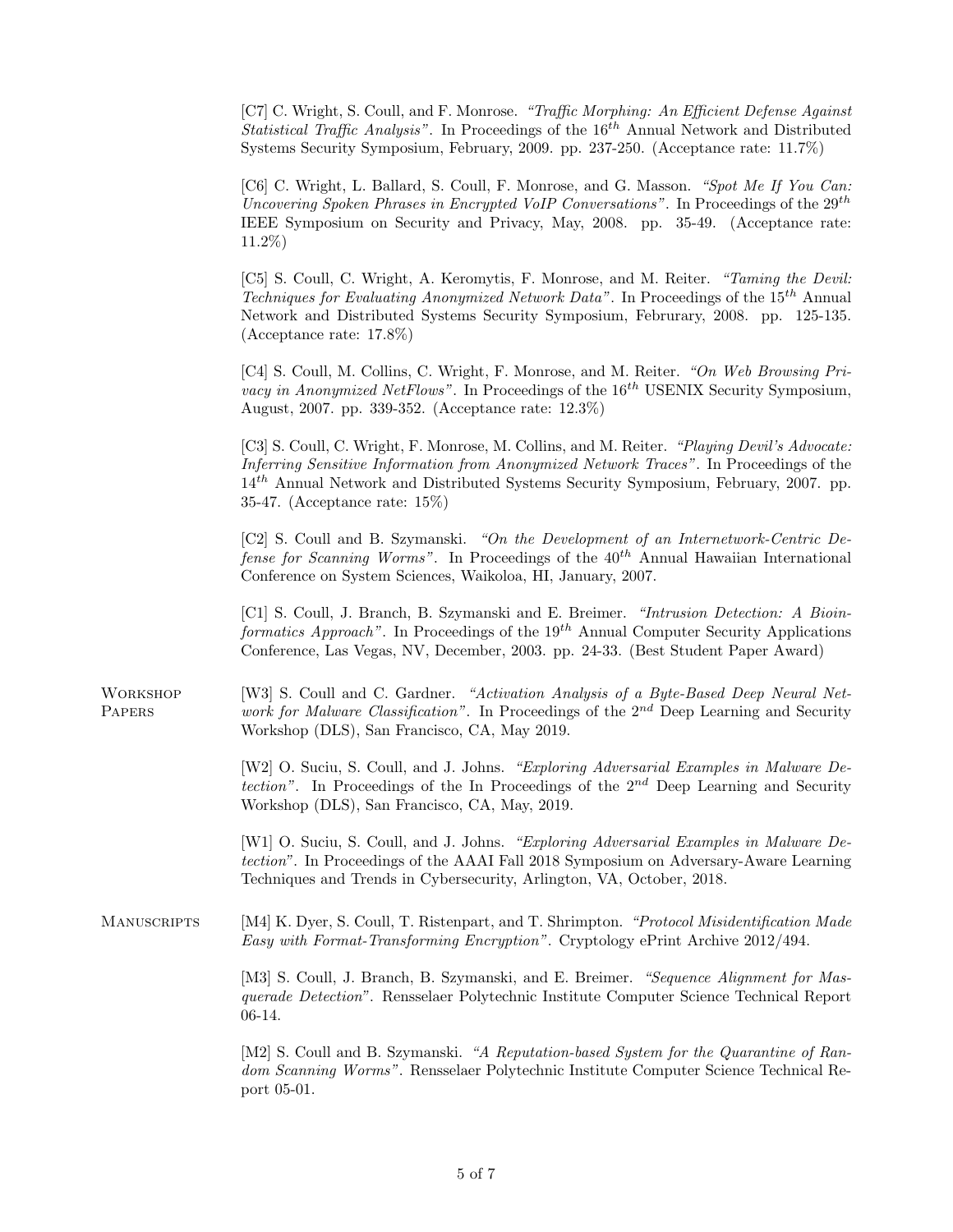|                                   | [M1] S. Coull and B. Szymanski. "Reputation-based Security in Routed Networks". In<br>Supplemental Proceedings of the International Conference on Dependable Systems and<br>Networks (DSN), Florence, Italy, June, 2004.                                        |  |
|-----------------------------------|-----------------------------------------------------------------------------------------------------------------------------------------------------------------------------------------------------------------------------------------------------------------|--|
| <b>INVITED AND</b><br>MISC. TALKS | [I8] S. Coull. "Promises and challenges of Security in Trustworthy AI". Presented at the<br>$5th$ Deep Learning and Security Workshop (DLS), San Francisco, CA, May 2022.                                                                                       |  |
|                                   | "Activation Analysis of a Byte-based Deep Neural Network for Malware<br>$ I7 $ S. Coull.<br><i>Classification</i> ". Presented at Conference on Applied Machine Learning for Information<br>Security (CAMLIS), Washington, DC. October 12, 2018.                |  |
|                                   | [I6] S. Coull. "Privacy vs. Security". Presented at the NIST Cloud Computing Forum,<br>Gaithersburg, MD. July 8, 2015.                                                                                                                                          |  |
|                                   | [15] S. Coull. "How (Not) to Apply Differential Privacy to Anonymity Networks". Pre-<br>sented at the DIMACS Working Group on Measuring Anonymity. Rutgers University,<br>New Brunswick, NJ. May 30, 2013.                                                      |  |
|                                   | [I4] S. Coull and E. Kenneally. "A Qualitative Risk Assessment Framework for Sharing<br>Computer Network Data". Presented at the $40^{th}$ Research Conference on Communication,<br>Information, and Internet Policy (TPRC). Arlington, VA. September 23, 2012. |  |
|                                   | [I3] S. Coull. "Information Leakage in Encrypted Network Traffic: Attacks and Counter-<br><i>measures</i> ". Presented at University of Maryland Computer Science Colloquium. College<br>Park, MD. September 20, 2011.                                          |  |
|                                   | [I2] S. Coull. "Network Data Anonymization". Presented at Pennsylvania State University<br>Computer Science and Engineering Colloquium. State College, PA. March 25, 2010.                                                                                      |  |
|                                   | [I1] S. Coull. "Toward Privacy Definitions for Anonymized Network Data". Presented at<br>the 23rd Annual IEEE Computer Communications Workshop. Lenox, MA. October 18-21,<br>2009.                                                                              |  |
| <b>POSTERS</b>                    | [Po2] O. Suciu, S. Coull, and J. Johns. "Exploring Adversarial Examples in Malware<br><i>Detection</i> ". Presented at the $40^{th}$ IEEE Symposium on Security and Privacy, May 2019.                                                                          |  |
|                                   | [Po1] S. Coull, F. Monrose, and M. Reiter. "Network Data Privacy". Presented at IPAM<br>Workshop on Statistical and Learning-Theoretic Challenges in Data Privacy. Los Angeles,<br>CA. February 22-26, 2010.                                                    |  |
| <b>PATENTS</b>                    | [Pa6] S. Coull, J. Johns. "Cyber-Threat Analyses Using Machine Learning and Prior Ob-<br>servations".                                                                                                                                                           |  |
|                                   | [Pa4] D. Krisiloff, S. Coull. "Churn-Aware Machine Learning for Cybersecurity Threat<br><i>Detection"</i> . U.S. Patent Application 16/842,568. April, 2020.                                                                                                    |  |
|                                   | [Pa3] S. Coull, D. Krisiloff, and G. Severi. "System and Method for Heterogeneous Trans-<br>ferred Learning for Enhanced Cybersecurity Threat Detection". U.S. Patent Application<br>$16/542,739.$ August, 2019.                                                |  |
|                                   | [Pa2] S. Coull and J. Johns. "System and Method for Adaptive Graphical Depiction and<br>Selective Remediation of Cybersecurity Threats". U.S. Patent 11,201,890. Filed March,<br>2019. Issued December, 2021.                                                   |  |